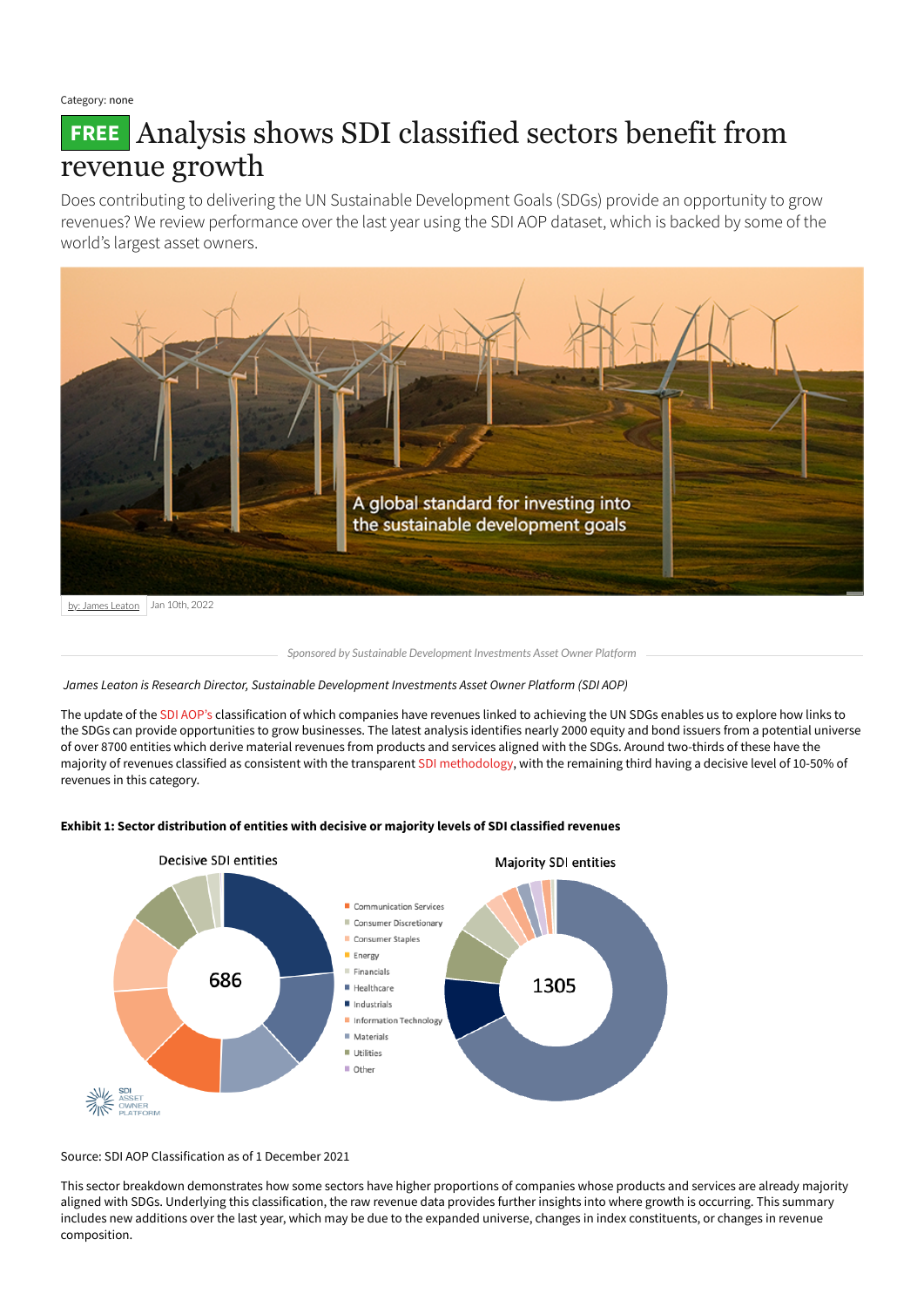#### **Revenue growth concentrated in a few sectors**

Looking at the annual revenue data update, we can see that Healthcare has seen the highest rates of revenue growth, followed by Industrials, Materials, and IT. Performance has clearly been affected by events such as COVID, commodity cycles and secular trends such as the decarbonisation of energy.

|                        | Number of entities  |              | Average annual revenue increase |                     |
|------------------------|---------------------|--------------|---------------------------------|---------------------|
| Sector                 | <b>SDI Decisive</b> | SDI Majority | SDI Decisive                    | <b>SDI Majority</b> |
| Communication Services | 75                  | 14           | 2%                              | 6%                  |
| Consumer Discretionary | 32                  | 47           | 7%                              | 19%                 |
| Consumer Staples       | 61                  | 26           | 7%                              | 1%                  |
| Healthcare             | 84                  | 591          | 75%                             | 354%                |
| Industrials            | 132                 | 88           | 34%                             | 2%                  |
| Information Technology | 61                  | 20           | 17%                             | 25%                 |
| Materials              | 75                  | 21           | 15%                             | 68%                 |

## **Exhibit 2: Average percentage revenue increase over previous year by sector and SDI classification**

## Source: SDI AOP Classification revenues data collected by Entis

(Notes: Based on revenue data for entities present in both of the last two end of year data releases - new additions not included. Sectors where a significant number of entities revenue data was collected for SDI classification included only.)

# **SDI focused companies saw stronger revenue growth in most sectors**

Looking at companies which already get the majority of their revenues from SDI-related products and services, on average revenue growth was stronger here than for those with 10-50% of SDI-eligible revenues. The exceptions here are the Industrials and Consumer Staples sectors, where exposure to other strong performing activities boosted performance. Underlying the average sector statistics there is significant variation amongst subsectors in most industries, as discussed in the following table.

| <b>Sector</b>                           | <b>SDGs</b>                | Commentary                                                                                                                                                                                                                                                                                                                        |  |
|-----------------------------------------|----------------------------|-----------------------------------------------------------------------------------------------------------------------------------------------------------------------------------------------------------------------------------------------------------------------------------------------------------------------------------|--|
| Communication<br><b>Services</b>        | 5                          | Telecommunications services companies are the main area of activity in this sector<br>contributing to revenue growth.                                                                                                                                                                                                             |  |
| <b>Consumer</b><br><b>Discretionary</b> | 4, 7                       | The biggest uplift in SDI revenues in Consumer Goods was experienced by the Auto sector,<br>with the roll-out of electric vehicles starting to show in sales revenues. Manufacturers which<br>are already majoring on electrified vehicles went from strength to strength. Education<br>services also had a strong year.          |  |
| <b>Consumer Staples</b>                 | 2                          | Packaged Foods is the predominant sub-sector and these companies experienced a slight<br>increase in revenues.                                                                                                                                                                                                                    |  |
| Healthcare                              | 3                          | Biotechnology companies classified as majority SDI have seen revenues multiplying ten times<br>the previous year. SDI Pharmaceuticals companies also saw a tripling in revenues.<br>Healthcare generally has unsurprisingly seen a really strong year, with basic equipment,<br>services and supplies all seeing higher revenues. |  |
| Industrials                             | 6, 7, 9, 11, 12,<br>13, 14 | Environmental Services saw a major jump in revenues, as did Construction & Engineering.<br>SDI classified Manufacturing saw a very positive trend in revenues compared to last year,<br>with Electrical Equipment leading the product groups. This was offset by revenue declines for<br>Railroads.                               |  |
| Information<br>Technology               | 3, 7, 9, 11, 14            | The IT sector constituents are diverse making it difficult to draw conclusions around small<br>numbers in each sub-sector, but there has been strong revenue performance across most SDI-<br>classified IT companies.                                                                                                             |  |
| <b>Materials</b>                        | 2, 3, 7, 11, 12,<br>14, 15 | The Materials sector has a varied composition, meaning that it is not valid to produce<br>statistics around subsectors. For the companies identified as eligible for SDI, Metals has<br>performed poorly, whilst Paper Packaging and Chemicals are the best performers in terms of                                                |  |

## **Exhibit 3: Insights into the types of activities contributing to underlying revenue growth**

#### Source: SDI AOP Classification of SDG links and revenues data collected by Entis

The initial SDI classification is based on the share of a company' revenues which can be classified according to SDI's taxonomy of products and services, which had already resulted in a high proportion of Healthcare entities having the majority of revenues from SDI products and services in the previous year. The other sectors have more potential for the proportion of SDI classified revenues to grow.

#### **SDI segments outperforming overall revenues**

For companies which have a mix of SDI and non-SDI revenues, there is a consistent trend that SDI revenues outperform in terms of revenue growth. Obviously where companies already have 100% of their revenues as SDI – which is most prevalent in the healthcare sector – it is not possible to outperform non-SDI segments or increase the proportion of revenues.

#### **Mixed-generation utilities increase renewables by 5% on average**

Utilities are not classified by revenues – capacity mix is used instead. Looking at the power utilities which do not specialise in only operating renewables, there is an overall trend to increase the proportion of renewables capacity by 5% compared to the previous year. This is a significant uplift in a year, but masks notable variation in capacity changes. Restructuring of utilities into "green" and "brown" entities causes significant